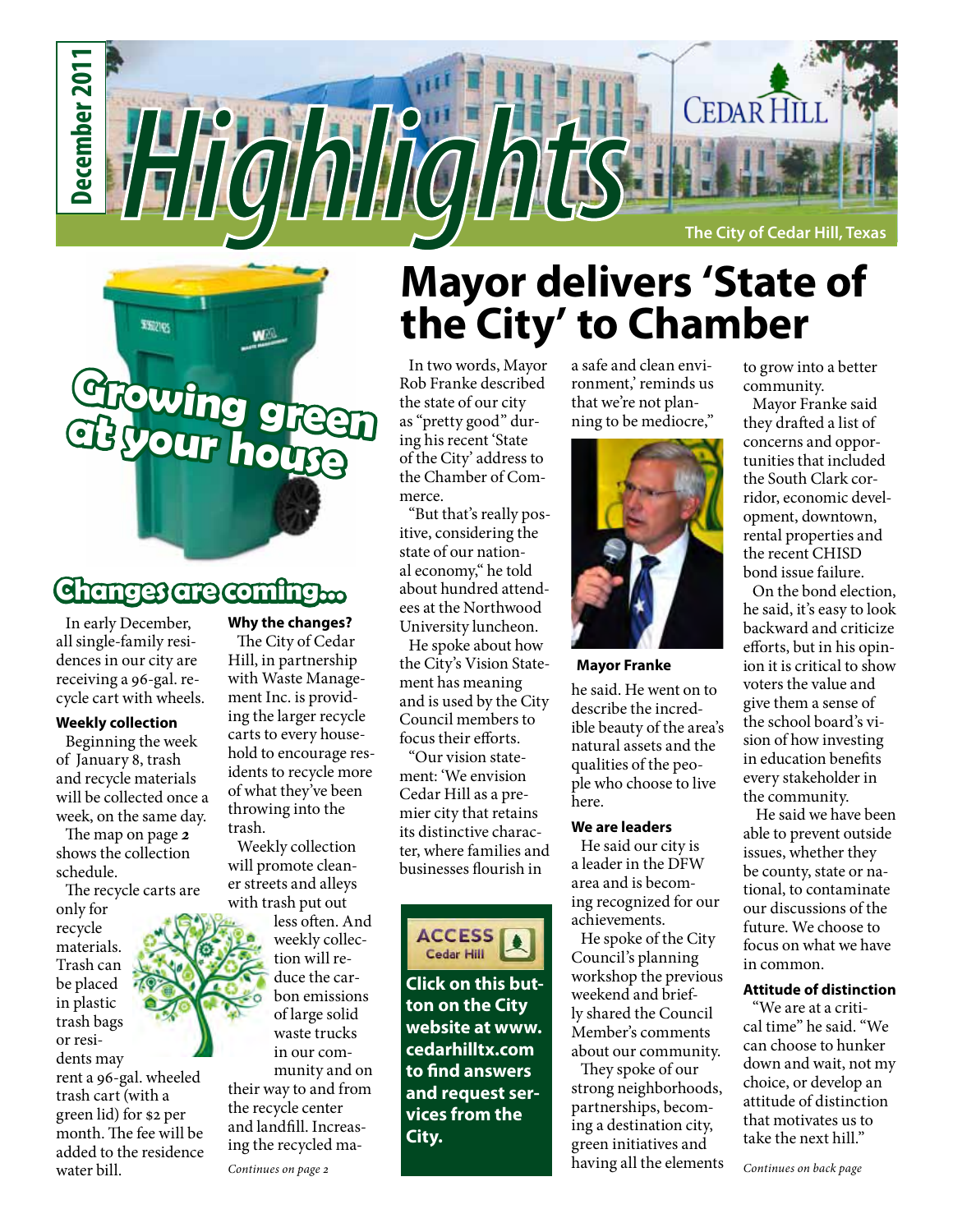### **Singlestream recycling**



**Aluminum cans**



**Newspapers** 



**Glass bottles & jars**



#### **Tin & steel cans**



**Magazines & junk mail**



**Plastic bottles & jugs**



#### **Green changes**

*From front page*

terial will reduce the amount of trash going into landfills.

#### **Bulky items included**

Residents may put out one bulky item out for weekly collection. Bulky items are defined as furniture, appliances, bicycles, carpeting (cut into 4 ft. bundles) and fencing (4-ft. lengths, no concrete).

Waste Management will not collect hazardous waste, including paint, pesticides, petroleum derivatives or explosive items. The City schedules hazardous waste collection locations twice a year. Visit www.cedarhilltx. com/HHW for more information.

#### **Single-stream recycling**

Waste Management employs single-stream recycling which means you don't have to sort your recyclable materials. Just put all eligible materials in your recycle cart with the yellow lid and place it at the alley or the street by 7 a.m. on your collection day.

The following are not acceptable for recycling: foam packaging, soiled food containers (pizza boxes) plastic grocery bags, food waste/garbage, light bulbs, window glass, mirrors or yard waste.

#### **Optional trash cart**

To request a 96-gal. wheeled trash cart (for a \$2 monthly charge) go to www.greencedarhill.com or call 972.291.5100 x1200.



day collections will be picked up on the next Saturday. There will be no collection on Thanksgiving Day, Christ-

collected every month. View the collection map to see your collection week. For larger quantities, call Waste Management at 1.800.772.8653 for a

price quote.

7 a.m.

**Collection schedule** Waste Management will provide trash and recycling collection once a week, starting at

If your collection is missed due to a holiday or inclement weather, there are make up days. Monday and Tuesday missed collections will be picked up

mas Day or New Year's Day. Place your cart(s) and trash bags at the curb

or alley no earlier than sundown on the day before collection and no later than 7 a.m. the day of collection. After collection, carts should be removed from the front yard or alley by the evening of your collection day.

Stay up to *twitter.com/cedarhilltx*witter.com/cedarhilltx the minute; follow Cedar Hill on Twitter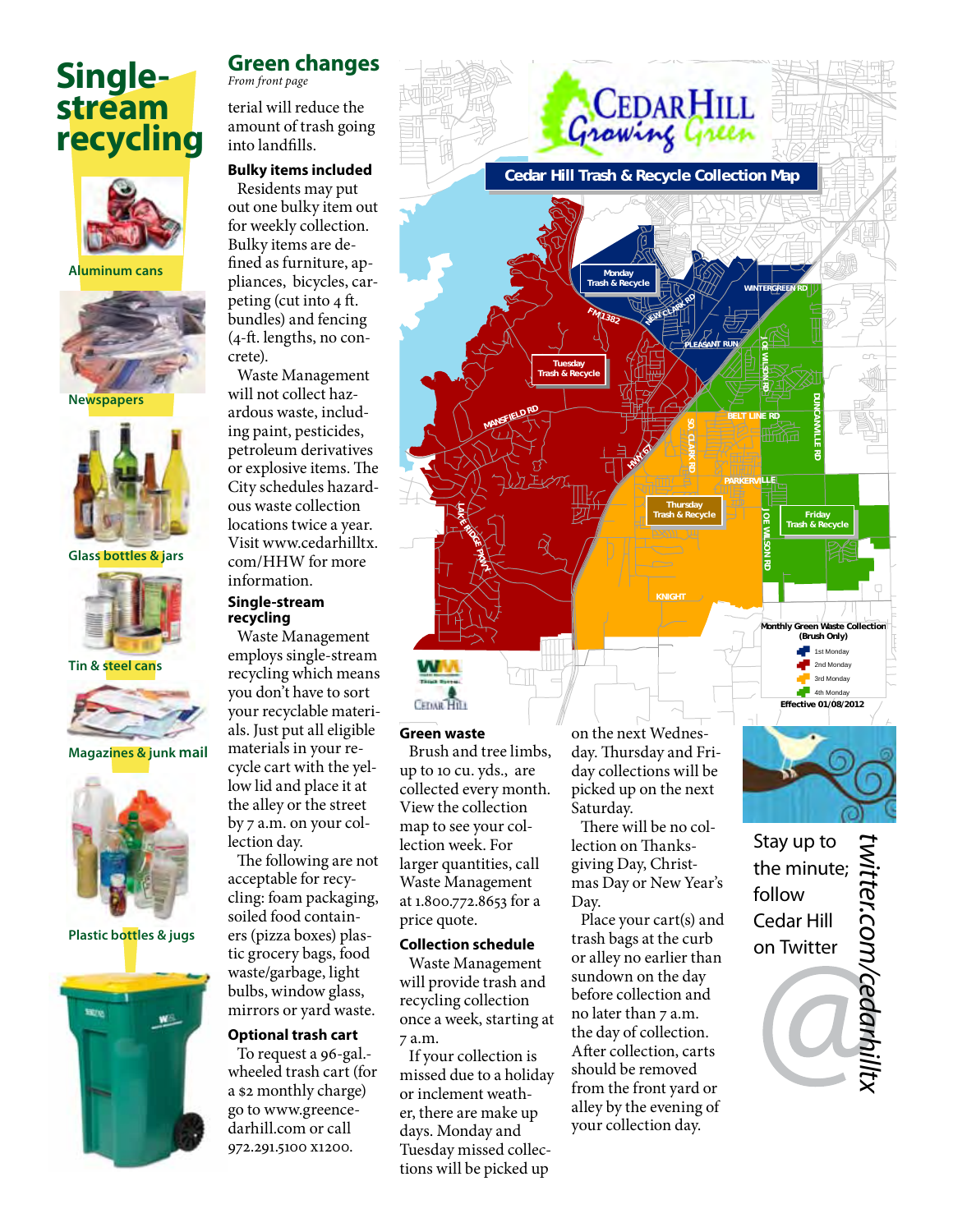#### City Council photos November 8, 2011



Darren Fajardo, a fourth-grade student at Highlands Elementary receives his STAR Student award Council Member Cory Spillman who read the engraving at the November 8 City Council Meeting.



Zoey Hill, a fourth grader at Waterford Oaks Elementary is applauded by Council Members Parvin, Spillman and Haydin as she receives her STAR Student award.



Keahnna Cooper , a fourth-grade student at Lake Ridge Elementary receives her STAR Student award from Council Member Clifford Shaw.

### Your survey input will help

The Cedar Hill Parks and Recreation Department wants your input to help the Adult Athletic Program to continue to grow and prosper. We need your improvements and new ideas to entice participation and make the most of our great facility. It is our goal that all programs reflect our commitment to providing the best service possible.

**Please take the survey at www.surveymonkey. com/s/chathletics.**

## **Community Calenda**

#### December 2011

#### 13 City Council Meeting

6 p.m. Briefing Meeting, Regular City Council Meeting begins at 7 p.m. Government Center, 285 Uptown Blvd., First Floor, Cannady Room.

#### 19 - Jan. 2 Cedar Hill schools close for holidays

For more CHISD calendar information visit their website at www.chisd. org.

#### 23 - 26 City offices and some facilities close for Christmas

Government Center offices will be closed. The Recreation Center and Senior Center will be closed. The Library will be open on Dec. 23. The Tri-City Animal Shelter will be open on Friday, Dec. 23 and again on Monday, Dec. 26.

#### 31 Recreation Center closes at 6 p.m.

Opens Tuesday, January 3.

#### January 2012

#### 2 City offices and some facilities close for New Year's holiday

Government Center offices will be closed. The Recreation Center and Senior Center will be closed. The Library and the Tri-City Animal Shelter will be open.

Trash will not be collected on Tuesday; next collection Thursday, Jan. 5.

#### 9 New trash/recycling collection schedule begins

See related article in this issue.

#### 10 City Council Meeting

6 p.m. Briefing Meeting, Regular City Council Meeting begins at 7 p.m. Government Center, 285 Uptown Blvd., First Floor, Cannady Room.

#### 24 City Council Meeting

6 p.m. Briefing Meeting, Regular City Council Meeting begins at 7 p.m. Government Center, 285 Uptown Blvd., First Floor, Cannady Room.

#### February 2012

#### 6 First day to file for City Council candidacy

Persons interested in running for one of the two City Council positions up for election on Saturday, May 12 must pick up a candidate packet and return it by March 5, 2012 to be eligible. Packets will be available by mid-February in the City Secretary's office on the 4th floor of the Government Center.

For the latest updates, visit the City Calendar on *www.cedarhilltx.com* . Click on "View All"